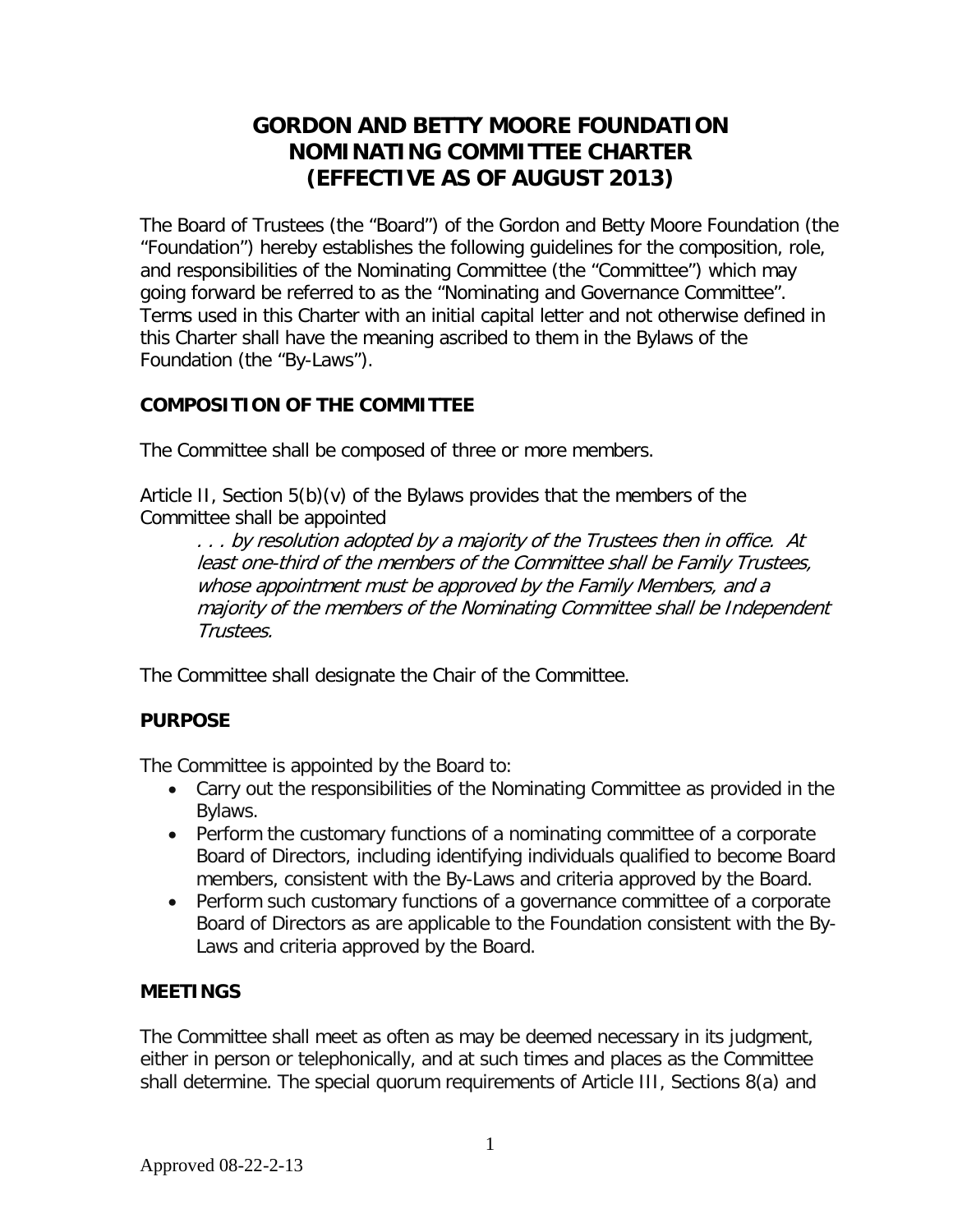(b) of the By-Laws regarding Family Trustees apply to the Committee. The Committee shall make regular reports to the Board with respect to its activities.

## **RESPONSIBILITIES**

The Committee shall perform the responsibilities assigned to it under Article II, Sections 5(b)(v), (vi), (vii) and 5(c) of the Bylaws as follows:

### v. Nominating Committee. . . .

Committee shall be responsible for recommending for approval by the full Board of Trustees: (a) nominees (other than as to the Family Trustees which is governed by Article II, Section 5(b)(vi) and Article III, Section 2) for the Board of Trustees, who must be approved by the Family Members; (b) motions, if any, to remove a Trustee, which must be approved by the Family Members (in addition to the right of the Family Members to remove Trustees without such a motion by the Nominating Committee or approval by the full Board of Trustees); (c)appointment of officers; and (d) establishment and composition of Board Committees. The Nominating Committee shall also consult with and advise the Family Members concerning the appointment of new or successor Family Members and Family Trustees.

### vi. Elections. . . .

If the authorized number of Family Trustees exceeds the number of Family Members, the Family Members, in conjunction with the Nominating Committee, may elect, from among the members of the Moore Family, the person or persons to serve as Family Trustees, in addition to the Family Members, within the then-authorized number of Family Trustees and otherwise consistent with the terms of these Bylaws.

vii. Future Generation of Family Trustees. When the Founders' grandchildren (and successive generations) have reached an age where they could benefit from learning about the Corporation and about service on a foundation board, the Board of Trustees may elect, upon the recommendation of the Nominating Committee with the approval of the Family Members, one grandchild (or great grandchild, etc.) at a time to serve one non-renewable two year term as a Trustee of the Corporation.

## (c) Protection of Basic Structure. . . .

If the action of the Family Members would result in a Board of Trustees without a majority of Independent Trustees, the Independent Trustees shall, in consultation with the Nominating Committee and the Family Members, have the power to elect, by two-thirds vote of the remaining Independent Trustees, a new Trustee or Trustees to preserve the independent majority.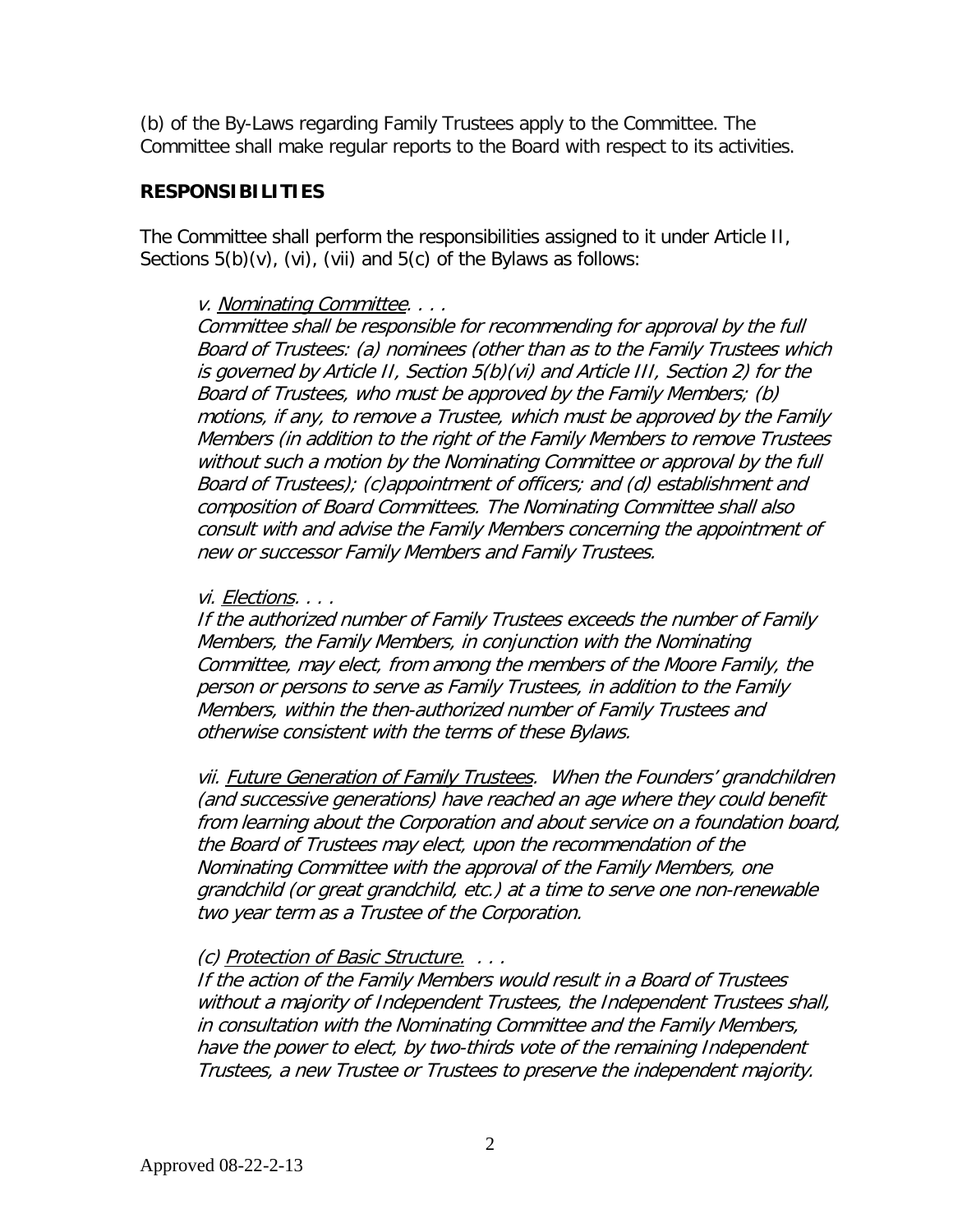In furtherance of its responsibilities under the By-Laws, the Committee shall:

- 1. Establish criteria and qualifications for Board membership, including standards for assessing independence. These criteria and qualifications shall include, among other things, those required by Article II, Section 5(a) of the Bylaws:
	- o A majority of the members of the Board of Trustees shall be independent persons of the highest integrity, selected for their wisdom, experience and judgment and their interest in the work of the Corporation and in contributing to a collegial effort to make a real and lasting, measurable difference in the world.
- 2. Assess the contributions and independence of incumbent directors periodically and upon the expiration of their respective terms and determine whether to recommend them for reelection to the Board.
- 3. Review with the Board periodically and in conjunction with the annual meeting to assess the individual skills, experience and characteristics needed for the Board and the overall composition of the Board to ensure that the Board has the balance of knowledge, experience, skills, expertise and diversity of background and experience required for the Board to fulfill its duties.
- 4. Manage the process for the review, selection, interview and recruitment of candidates for Trustees by the Committee, the Board and the Family Members.
- 5. Advise and support the Family Members in the discharge of their duties as necessary or requested from time to time.
- 6. In coordination with the respective Board committee chairs, assess periodically the structure, charters and composition of the committees of the Board and recommend to the Board any changes deemed appropriate.
- 7. In coordination with Board Committee chairs, periodically evaluate the functions of Board committees and recommend to the Board candidates for appointment to the Compensation, Audit, Nominating and Investment Management Committees and their committee chairs and consider periodic rotation of committee members.
- 8. Recommend the appointment and reappointment of officers of the Foundation.
- 9. Monitor the functions and activities of the Board and its committees and initiate such recommendations to the Board for improved governance of the Foundation as the Committee may deem to be necessary and appropriate.
- 10.Oversee regular programs of orientation for new Trustees and continuing education for all Trustees on governance issues and other topics related to the Board's function.
- 11.Develop and implement such actions, procedures and policies as it may deem necessary to carry out its functions under this Charter.